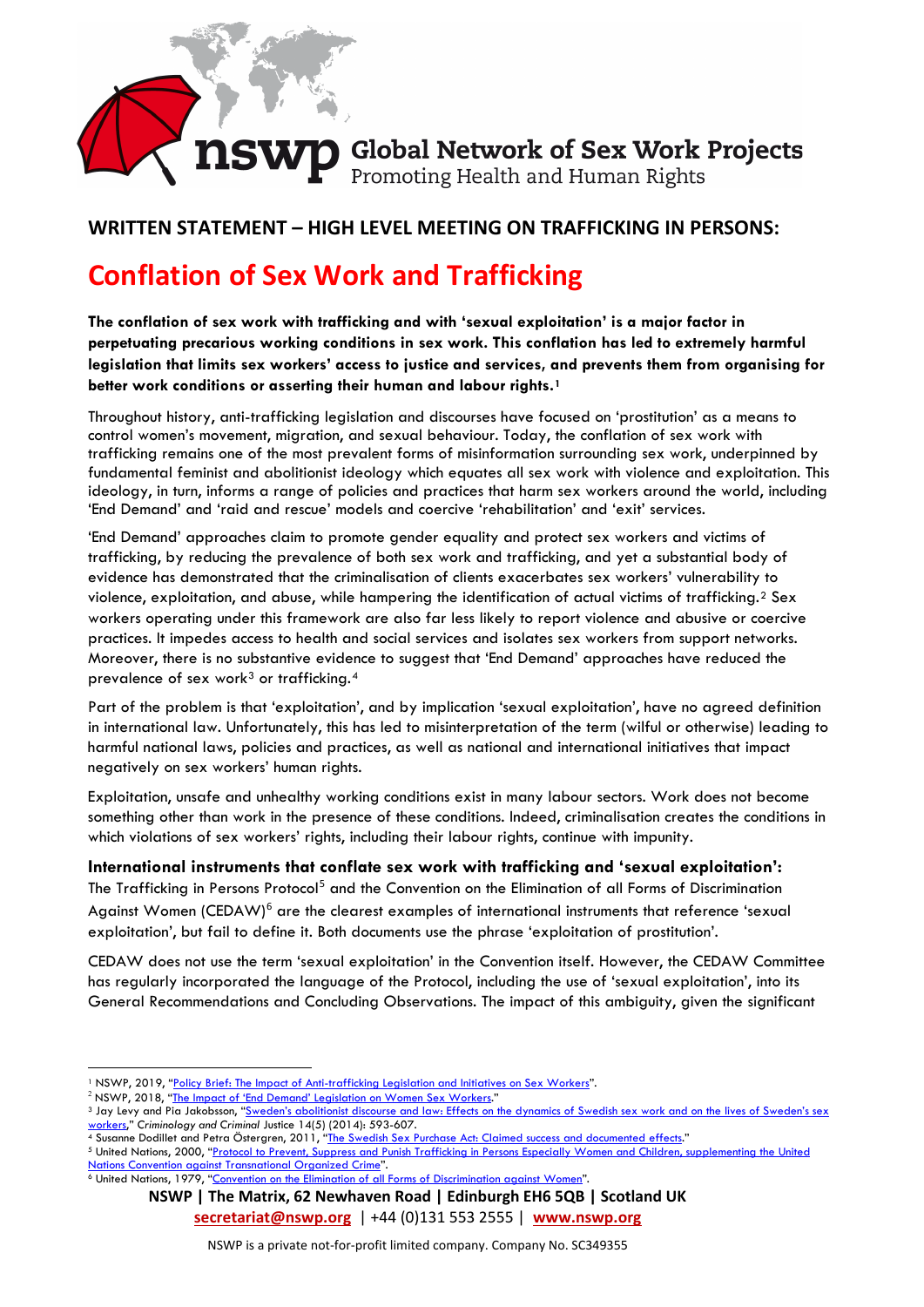

influence of these two instruments, has been extremely problematic and has increased the vulnerability of sex workers, undermining their protection under human and labour rights law.

In their 2015 Issue Paper, The United Nations Office on Drugs and Crime (UNODC) reflected on the concept of 'exploitation' in the Trafficking in Person Protocol. This paper clearly acknowledges that sex work must not be conflated with human trafficking:

**"It is important to note that the Protocol does not equate prostitution with trafficking. For prostitution involving adults to fall within the definition of trafficking all three definitional elements (act, means and purpose) [must be present]."[7](#page-1-0)**

Furthermore, the paper attempted to clarify that 'sexual exploitation' does not refer to all sex work: **"While the meaning of 'sexual exploitation' is not fixed, a contextual analysis reveals certain parameters. When used in the context of the Protocol, this term could not be applied to prostitution generally as States made clear that was not their intention."[8](#page-1-1)**

In her 2018 report to the Human Rights Council, the UN Special Rapporteur on contemporary forms of slavery noted:

**"Generally, more attention is paid to human trafficking for sexual exploitation than to exploitation for forced labour, including servitude in the domestic sphere. A victim-centred approach needs to be applied to all victims of contemporary forms of slavery to ensure equal treatment, regardless of the sector of prevalence."[9](#page-1-2)**

In another 2018 report to the UN General Assembly, she noted that the conflation of sex work with trafficking and 'sexual exploitation' denies sex workers agency and treats them as victims.

**"Laws, policies and services that are "gender-sensitive" have often been protectionist in nature, particularly in the anti-trafficking and sexual exploitation spheres. These instruments may reinforce harmful stereotypes about women as victims of slavery without any agency and also lead to the gender-specific causes of the many contemporary forms of slavery being overlooked."[10](#page-1-3)**

#### **Flawed Evidence**

Conflation of sex work with trafficking has also led to the frequent misuse of data on human trafficking, forced labour, and 'modern slavery' to inform policies and positions on sex work. The difficulties of obtaining reliable, robust data on human trafficking and forced labour have long been acknowledged by researchers and academics,<sup>[11](#page-1-4)</sup> as well as by the International Labour Organization (ILO)<sup>[12](#page-1-5)</sup> and the US Department of State.[13](#page-1-6) The United Nations Office on Drugs and Crime (UNODC) has also noted the potential for statistical bias to skew measurements of 'sexual exploitation,' due to the fact that this form of exploitation is more visible and more frequently reported than others.[14](#page-1-7) The pervasive targeting of sex workers and their misidentification as assumed victims of trafficking within anti-trafficking interventions (such as 'raid and rescue' operations), combined with the underreporting of other forms of labour exploitation, further compromise these data, fostering an insidious, self-perpetuating cycle of flawed 'evidence.'

#### **Data and Digital Interventions**

In recent years, the increasing focus on 'cybercrime' and technology-based anti-trafficking interventions has also vastly expanded the arena for cultivating misinformation on sex work and promoting harmful policies. In 2018, the U.S.A. passed the *Stop Enabling Sex Traffickers Act* (SESTA) and the *Allow States and Victims to Fight Online Sex Trafficking Act* (FOSTA), legislation which criminalises websites used by sex workers to advertise their services, screen clients, and share information, under the pretence that these platforms facilitate trafficking. Emerging from a decade of campaigning and flawed 'research' portraying the majority

<span id="page-1-0"></span><sup>7</sup> UNODC, 2015, Issue Paper on ["The concept of 'exploitation' in the Trafficking in Persons Protocol,"](https://www.unodc.org/documents/human-trafficking/2015/UNODC_IP_Exploitation_2015.pdf) 7.

<span id="page-1-1"></span><sup>8</sup> UNODC, 2015, Issue Paper on ["The concept of 'exploitation' in the Trafficking in Persons Protocol,"](https://www.unodc.org/documents/human-trafficking/2015/UNODC_IP_Exploitation_2015.pdf) 8.

<span id="page-1-2"></span><sup>9</sup> UN General Assembly, Human Rights Council, Thirty-ninth session, 10-28 September 2018, ["Report of the Special Rapporteur on contemporary forms](http://ap.ohchr.org/documents/dpage_e.aspx?si=A/HRC/39/52) of slavery, including its causes and consequences," A/HRC/39/52.

<span id="page-1-3"></span>[of slavery, including its causes and consequences,"](http://ap.ohchr.org/documents/dpage_e.aspx?si=A/HRC/39/52)  $\frac{1}{2}$ ,  $\frac{1}{2}$ ,  $\frac{1}{2}$ ,  $\frac{1}{2}$ ,  $\frac{1}{2}$ ,  $\frac{1}{2}$ ,  $\frac{1}{2}$ ,  $\frac{1}{2}$ ,  $\frac{1}{2}$ ,  $\frac{1}{2}$ ,  $\frac{1}{2}$ ,  $\frac{1}{2}$ ,  $\frac{1}{2}$ ,  $\frac{1}{2}$ ,  $\frac{1}{2}$ ,  $\frac{1$ A/73/139.

<span id="page-1-4"></span><sup>&</sup>lt;sup>11</sup> Elzbieta Gozdiak and Micah N. Bump, "<u>Data and Research on Human Trafficking: Bibliography of research-based literature</u>," (Washington, D.C.: Georgetown University, 2008).<br><sup>12</sup> International Labour Organization, 2012, "<u>ILO Global Estimate of Forced Labour: Results and methodology.</u>"<br><sup>13</sup> U.S. Department of State, 2016, "<u>Trafficking in Persons Report</u>," p. 10.

<span id="page-1-5"></span>

<span id="page-1-6"></span>

<span id="page-1-7"></span><sup>&</sup>lt;sup>14</sup> United Nations Office on Drugs and Crime, 2009, ["Global Report on Trafficking in Persons,"](https://www.unodc.org/unodc/en/human-trafficking/global-report-on-trafficking-in-persons.html) p. 6.